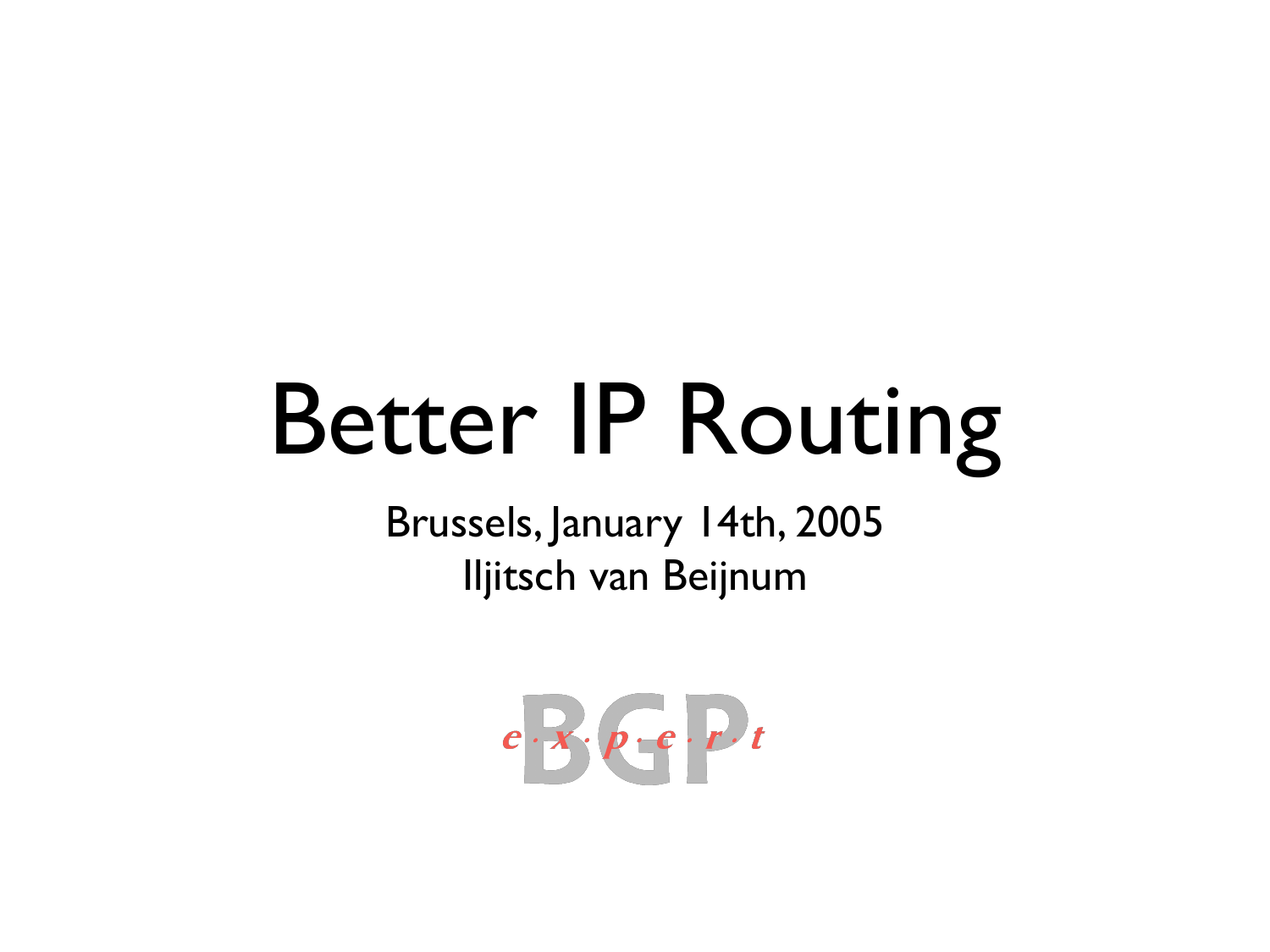#### IPv6

- Routing IPv6: same as v4, larger addresses
- Intra-AS: RIPng, OSPFv3, IS-IS
- Multiprotocol extensions for BGP
	- Carry IPv6 routing information over IPv4 or IPv6 TCP sessions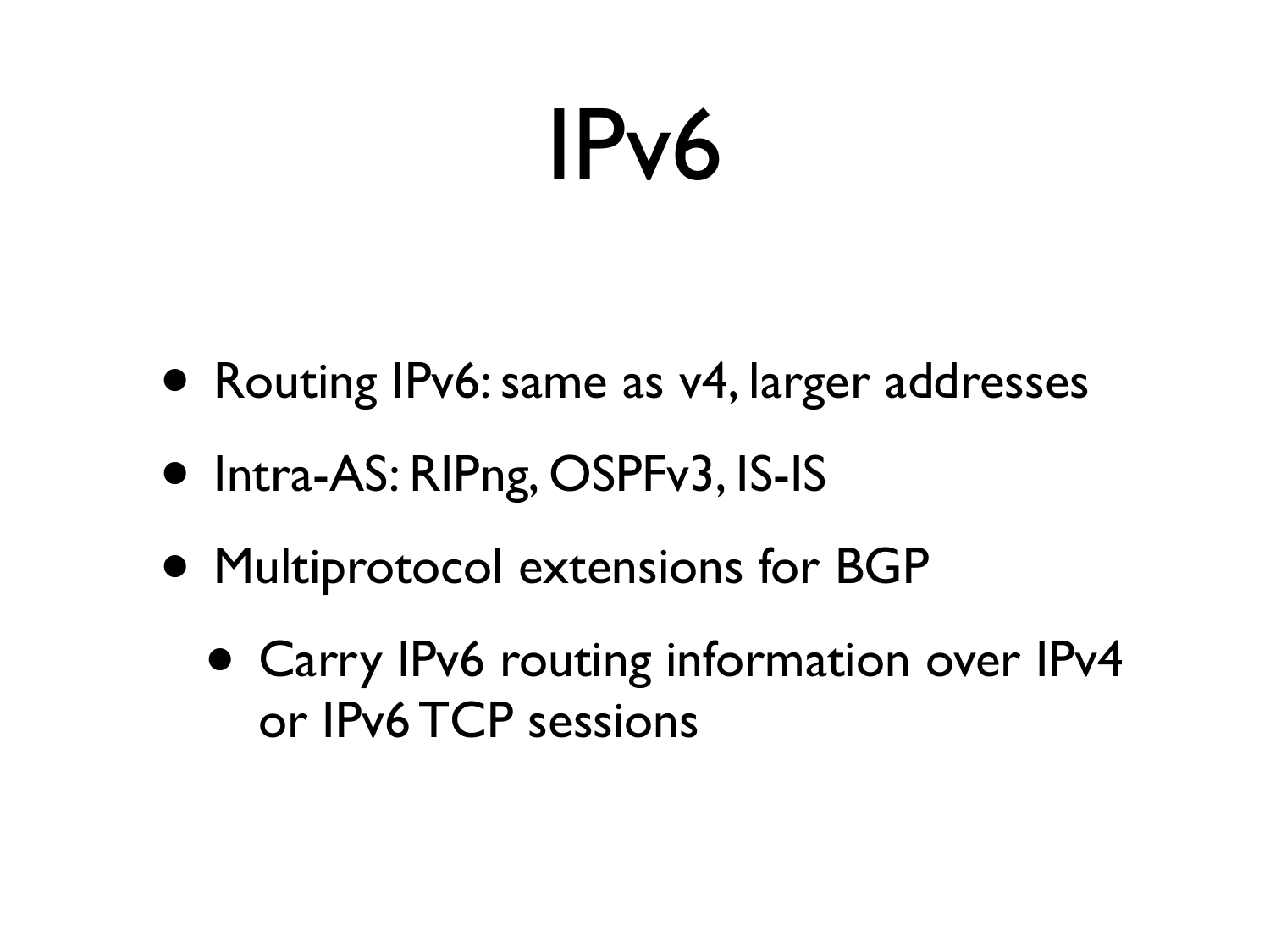#### Address Policies

- Very different between v4 and v6!
- Policy: conservation, registration, routability
- In v4 conservation: give out small blocks
- In v6 routability: give out large blocks, no real provider independent space (so far)
- In v6 ISPs /32 or bigger, all endusers /48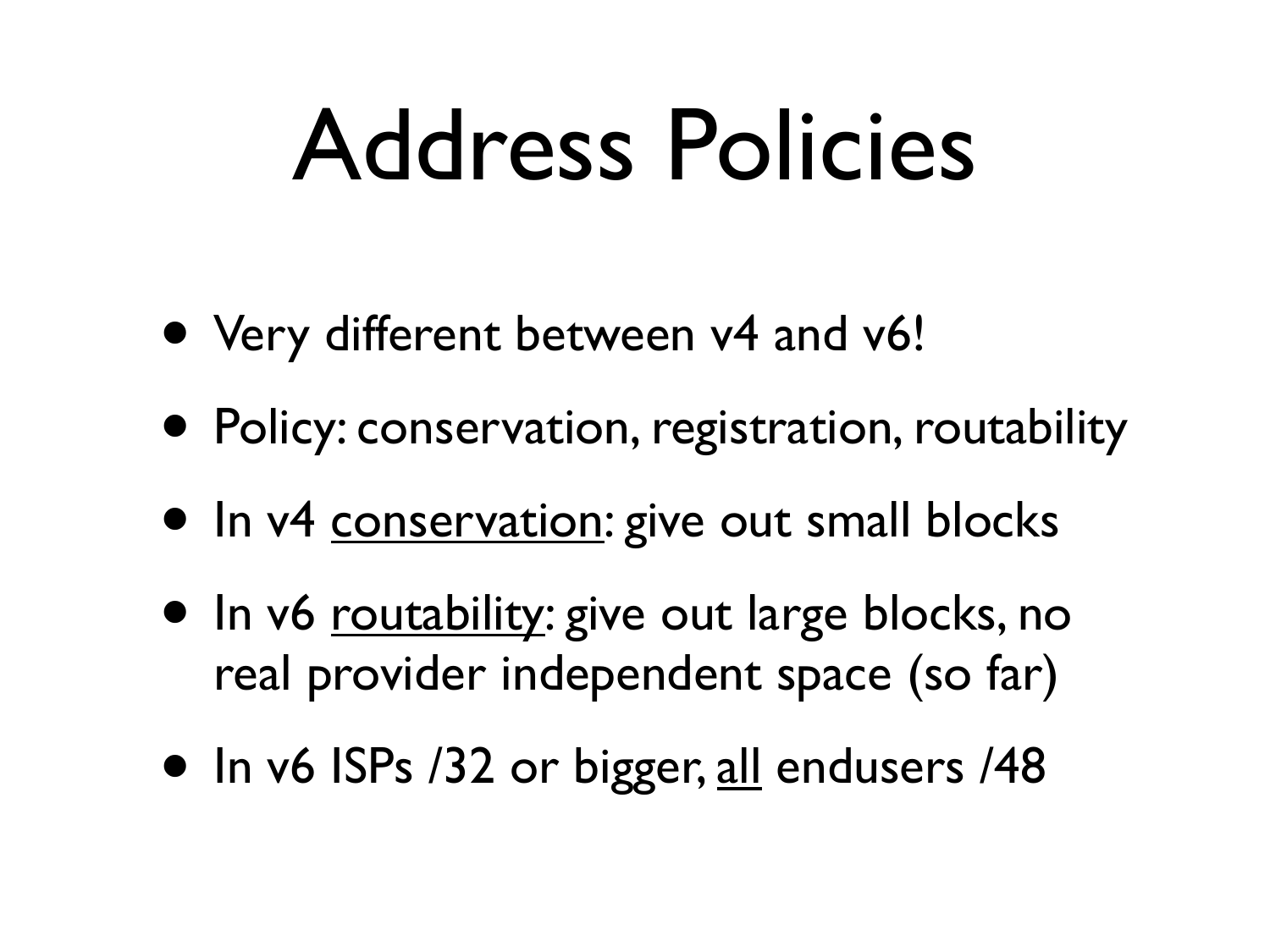# Global Routing Tables

- $\bullet$  IPv4:
	- 18667 active ASes
	- 149521 prefixes, 8 per AS
- **IPv6:** 
	- 513 active ASes (2.7%)
	- 705 prefixes, 1.4 per AS (0.5%)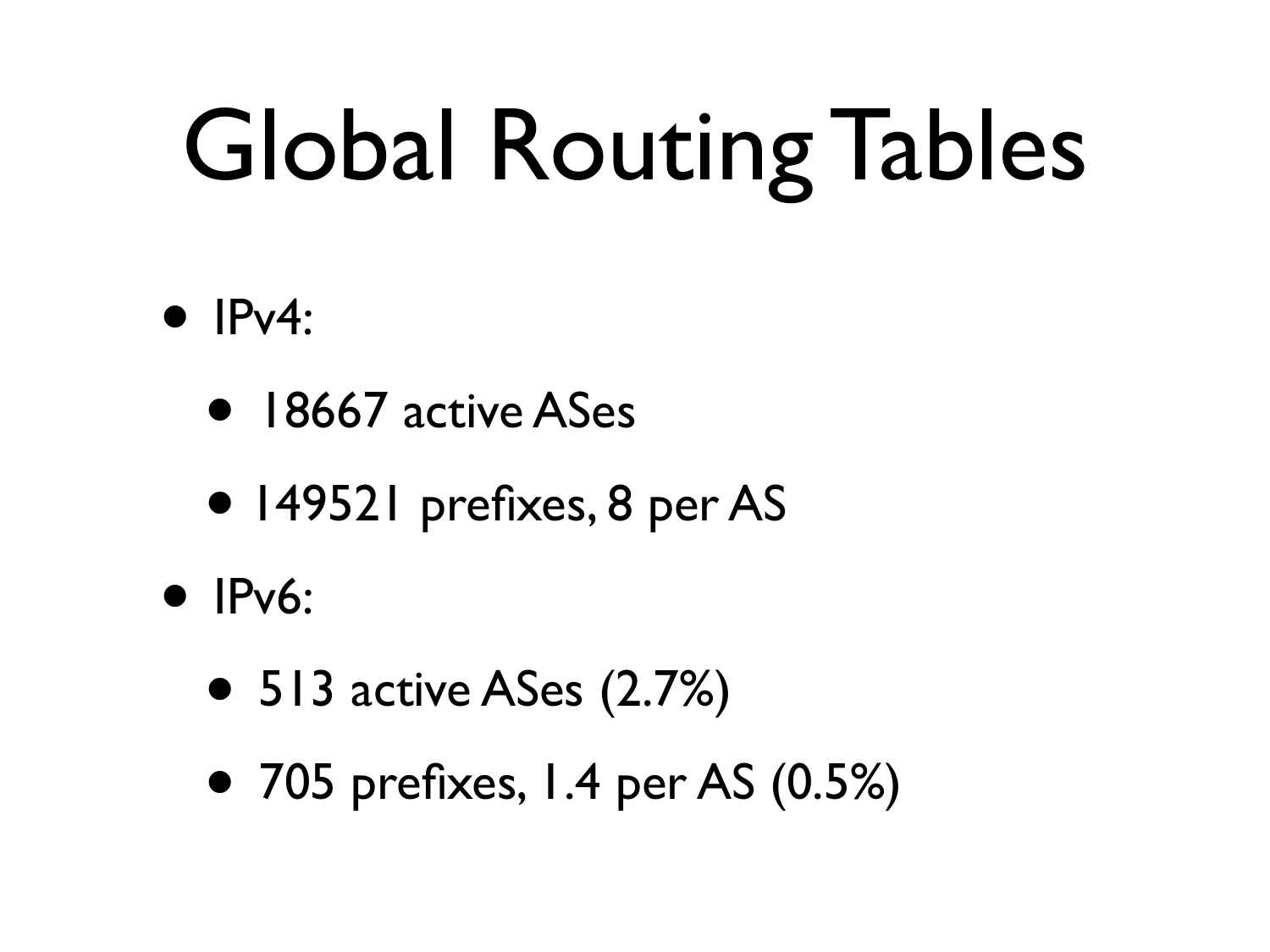### IPv6 Table Explosion?

- IANA and RIRs say: ok to filter at /32
- (but some micro allocations: root DNS etc)
- Some are concerned about unique site locals showing up in global routing table
- Can we avoid or limit PI?
- Can't accept /48s in v6 like /24s in v4: everyone qualifies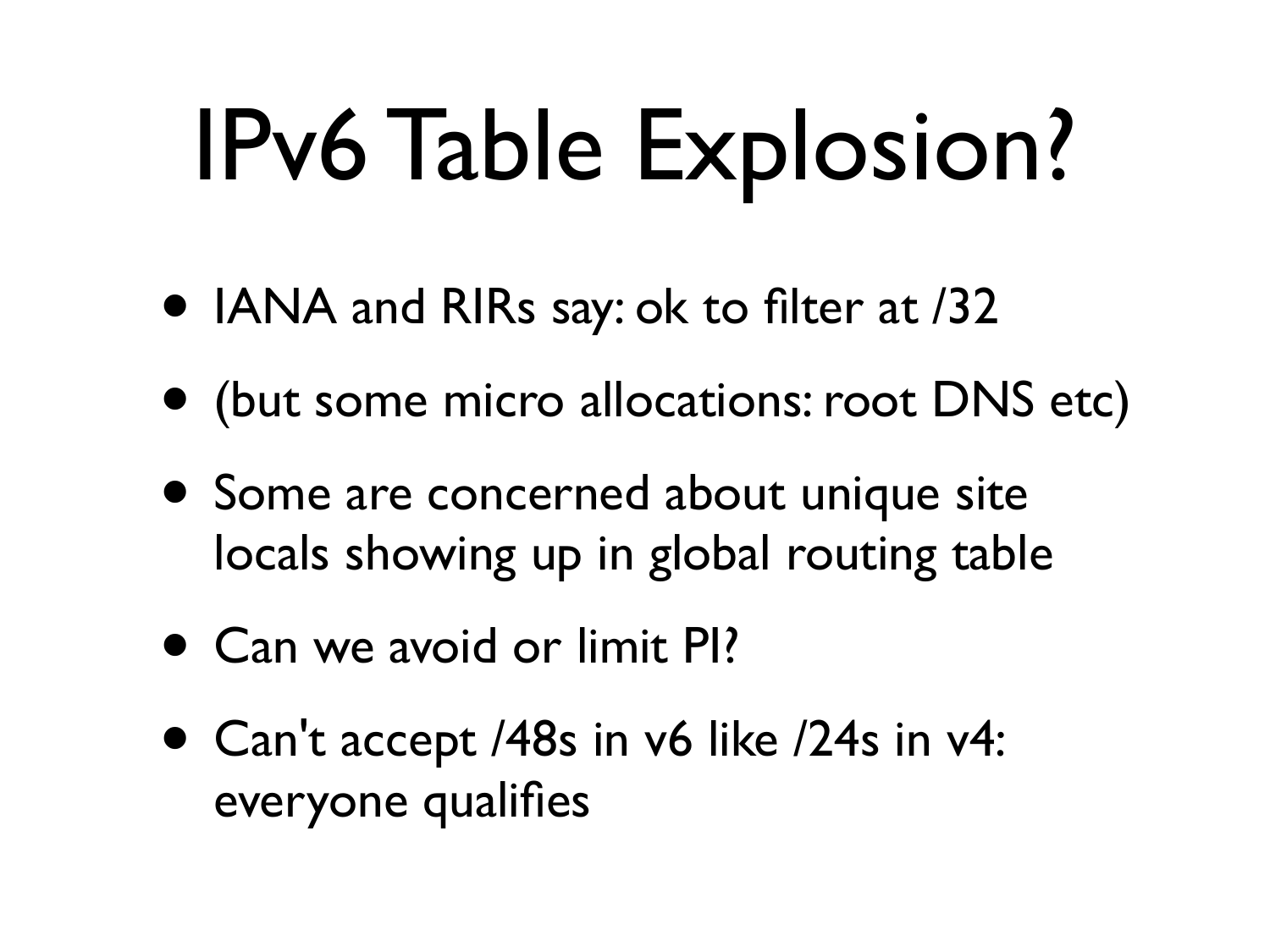## IPv6 Developments

- Active work on host-based multihoming (invisible in interdomain routing)
- Nevertheless pressure for provider independent addressing
- Likely that RIRs will be getting VERY large blocks (/12 or even /6)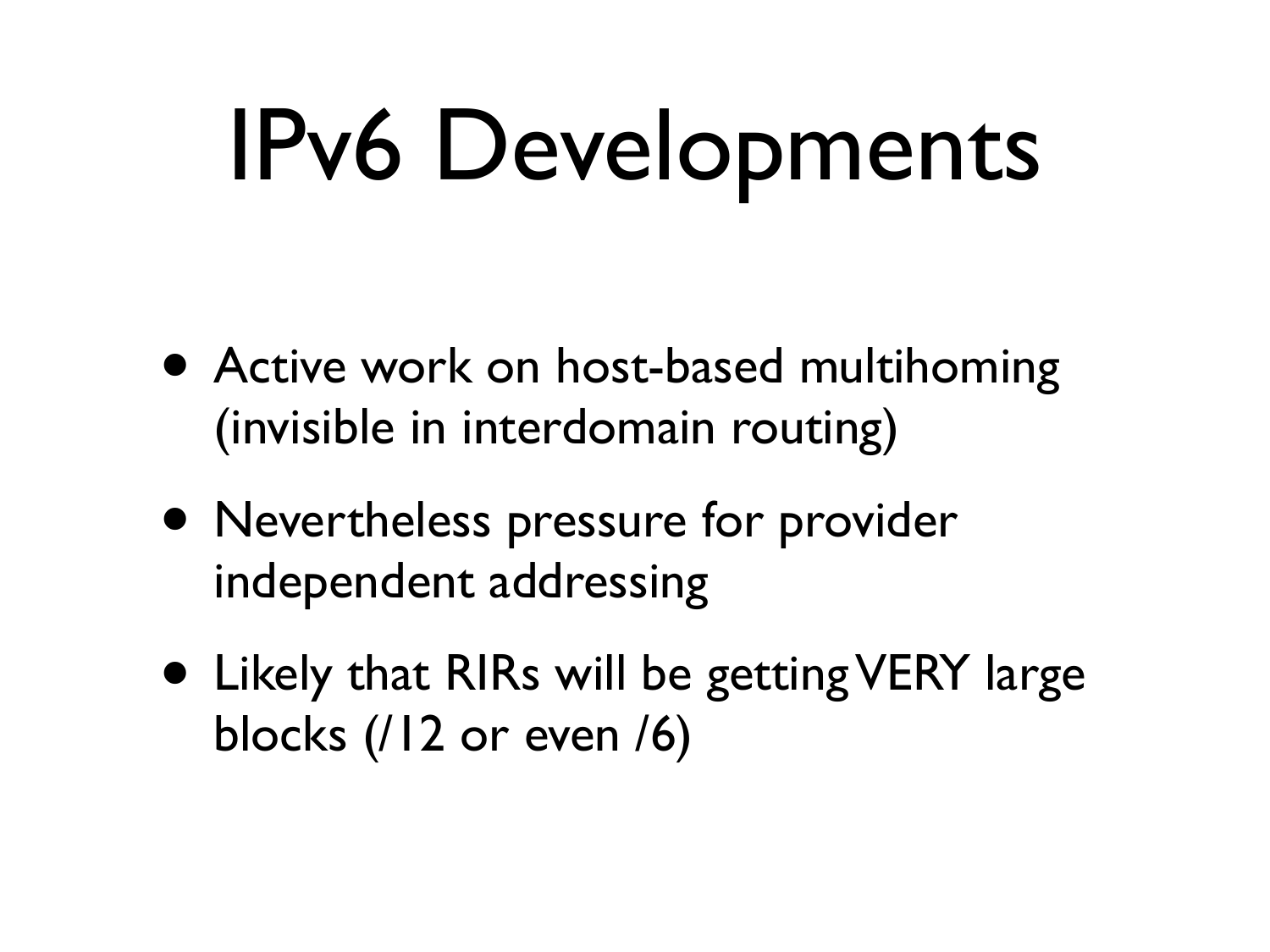# BGP Security

- IETF RPSEC wg in requirements phase
- S-BGP (Secure BGP) proposed by BBN
- soBGP (secure origin BGP) proposed by Cisco
- Relatively easy to secure prefix/AS mapping
- Unwanted propagation of legitimate announcement much harder to fix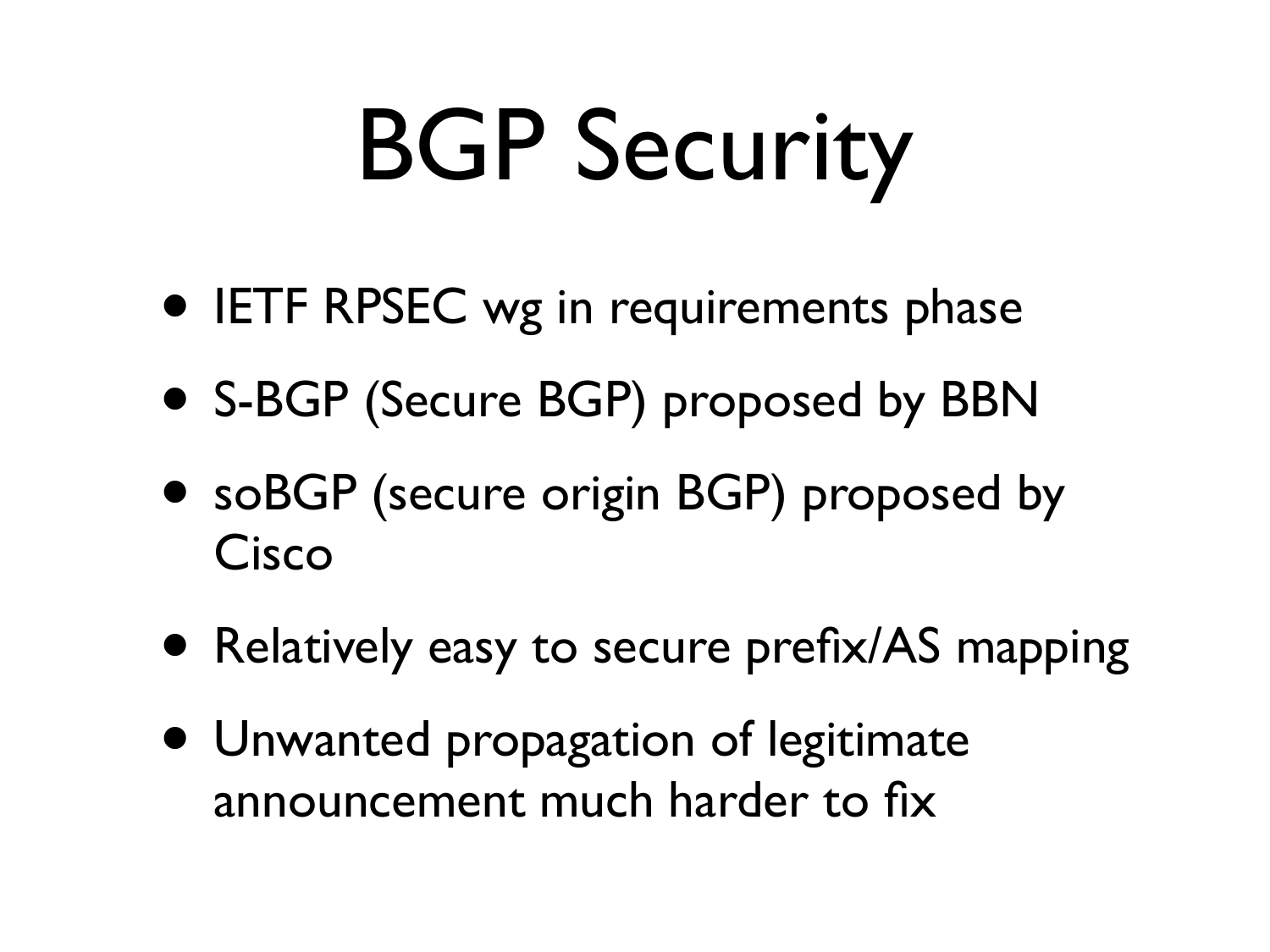#### S-BGP

- Draft by BBN around for some time now, proof-of-concept implementation available
- Sign every update (including next hop AS, so no more peer group optimization)
- Carry authentication data in path attribute
- Heavy: 4 x the memory, signature check for every AS in every path, delays startup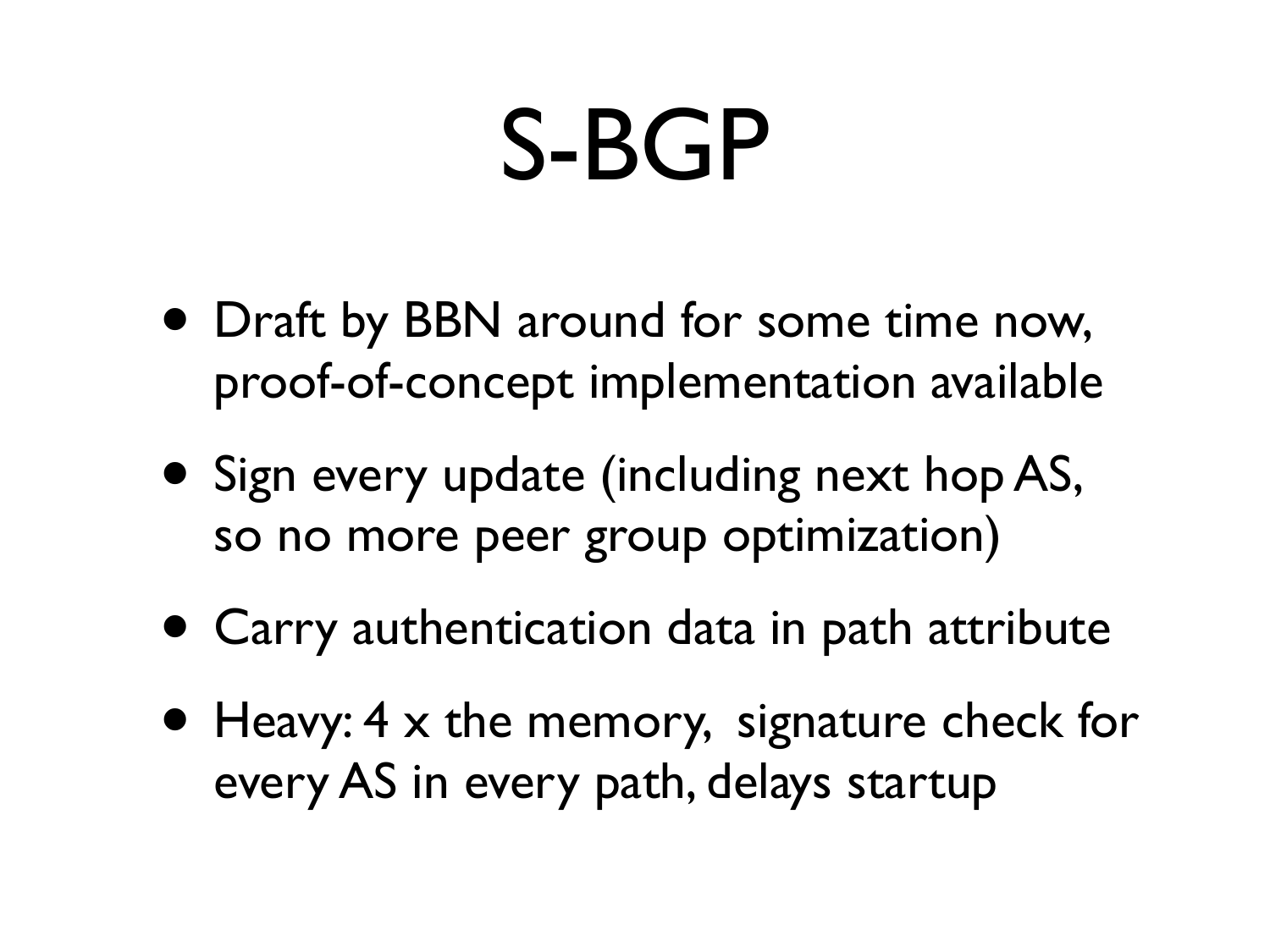#### soBGP

- Newer than S-BGP, no code AFAIK
- Mostly tie prefix to source AS
- But can be extended with additional checks
- Authentication data in new BGP message
- Architecture allows offloading to special purpose box, not as heavy as S-BGP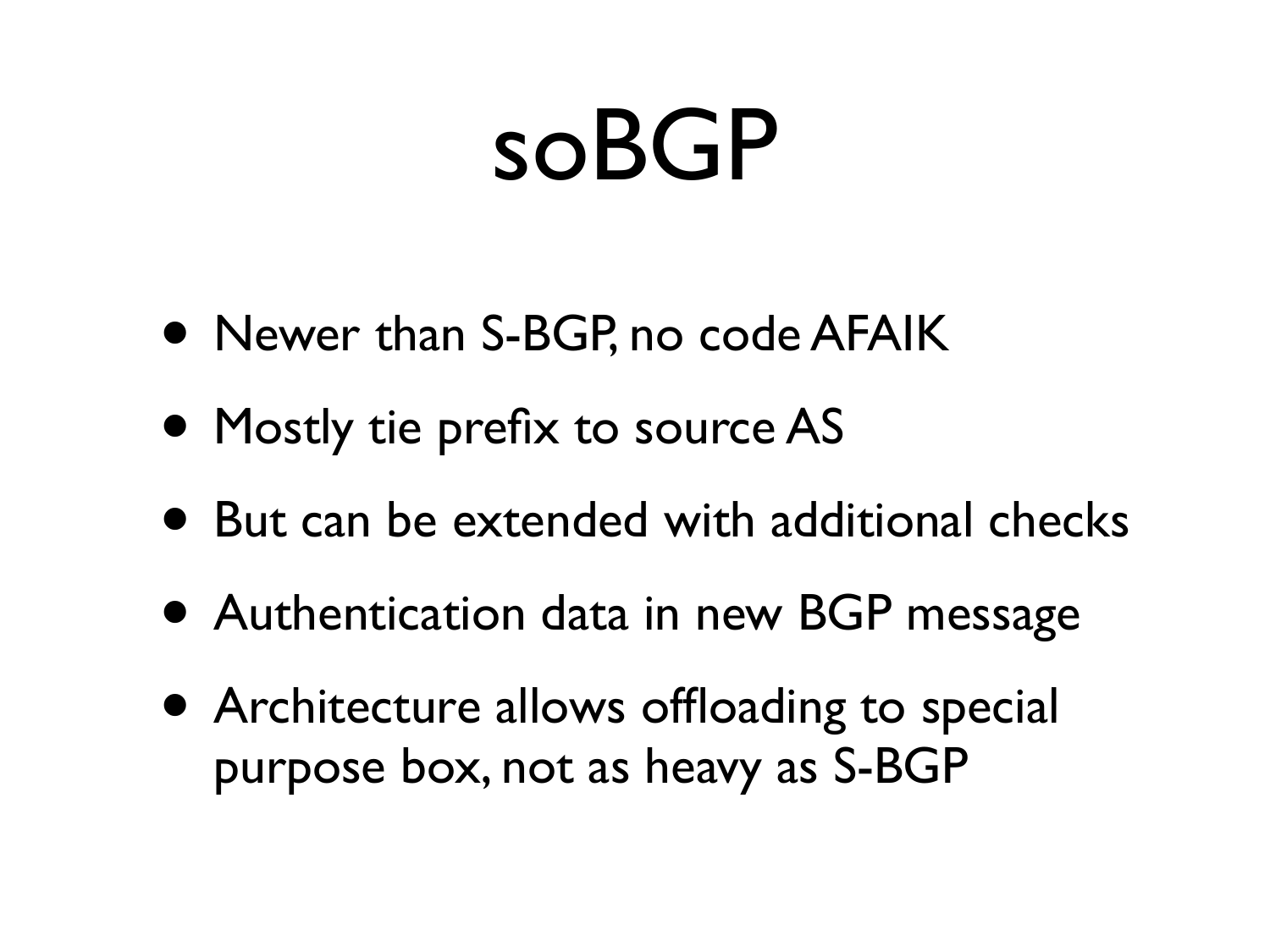# Other BGP Security

- TCP MD5 option more widely used, but not great: too much CPU, kernel hacks, open to crypto DoS
- IPsec not BGP-specific and much better
- Can run BGP over loopbacks to avoid management plane exposure
- Separate data/management contrary to IP view of the world, new risks, do it anyway?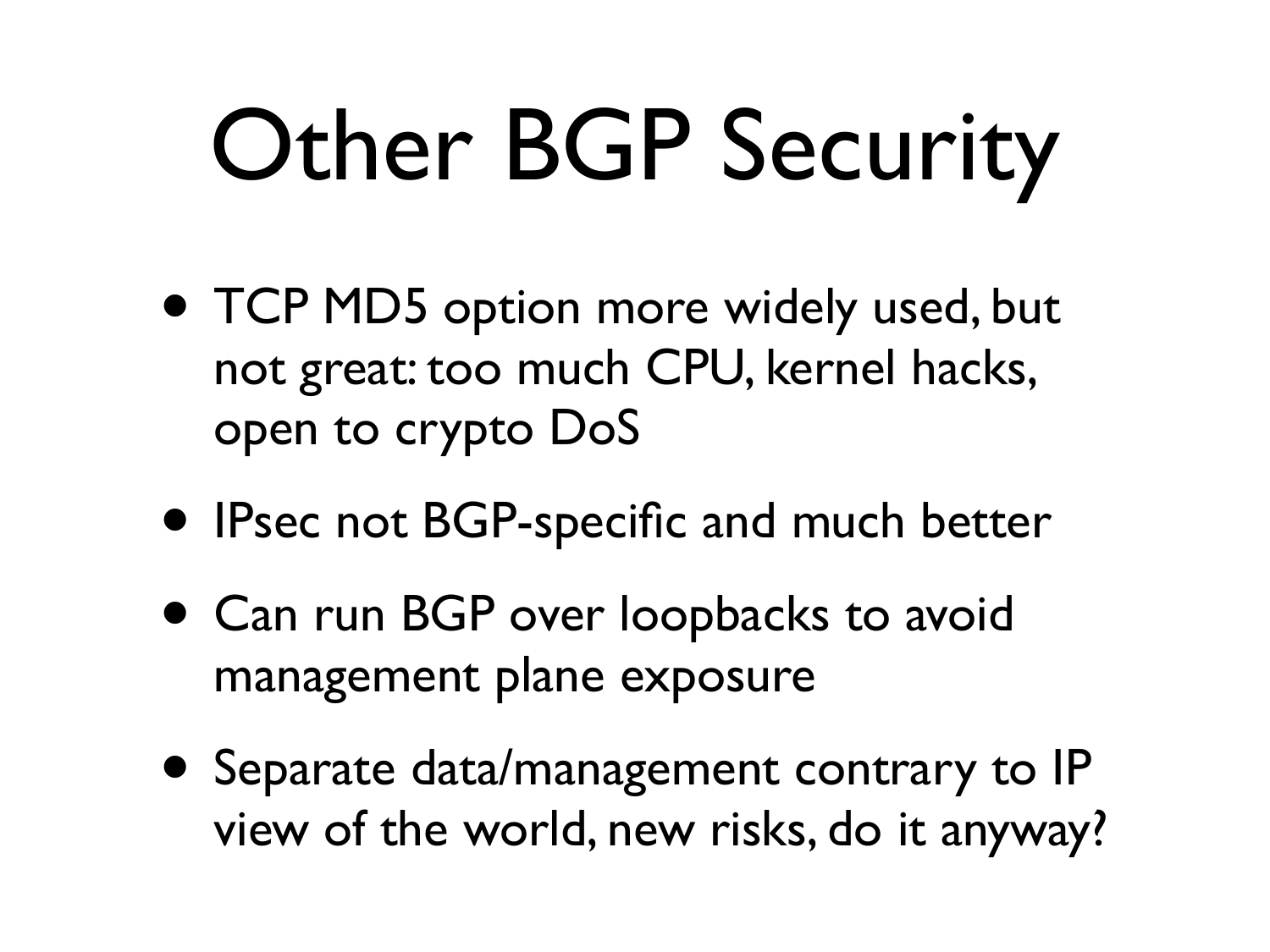### General BGP Problems

- AS path length only real end-to-end metric, AS hierarchy too flat to be very useful
- "Count to infinity" and flap amplification
- Can only do hop-by-hop
- Doesn't detect end-to-end reachability problems (black holes)
- Global table size: not enough aggregation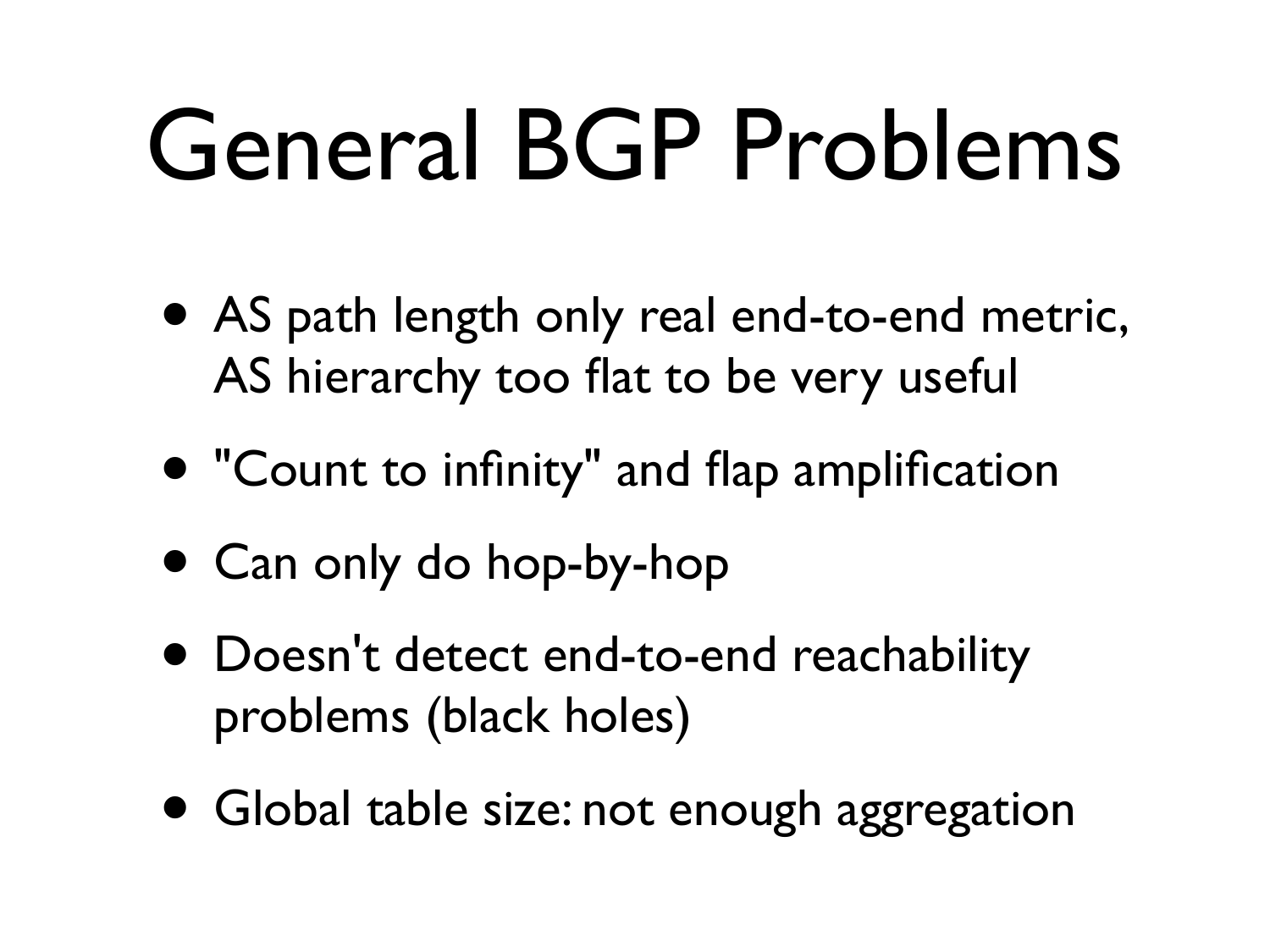#### Non-Problems

- Work per-prefix rather than per-AS: no longer an issue in IPv6?
- iBGP scalability and interaction with IGPs?
- AS# depletion: 32 bit AS in IETF pipelines (but seems to be staying there...)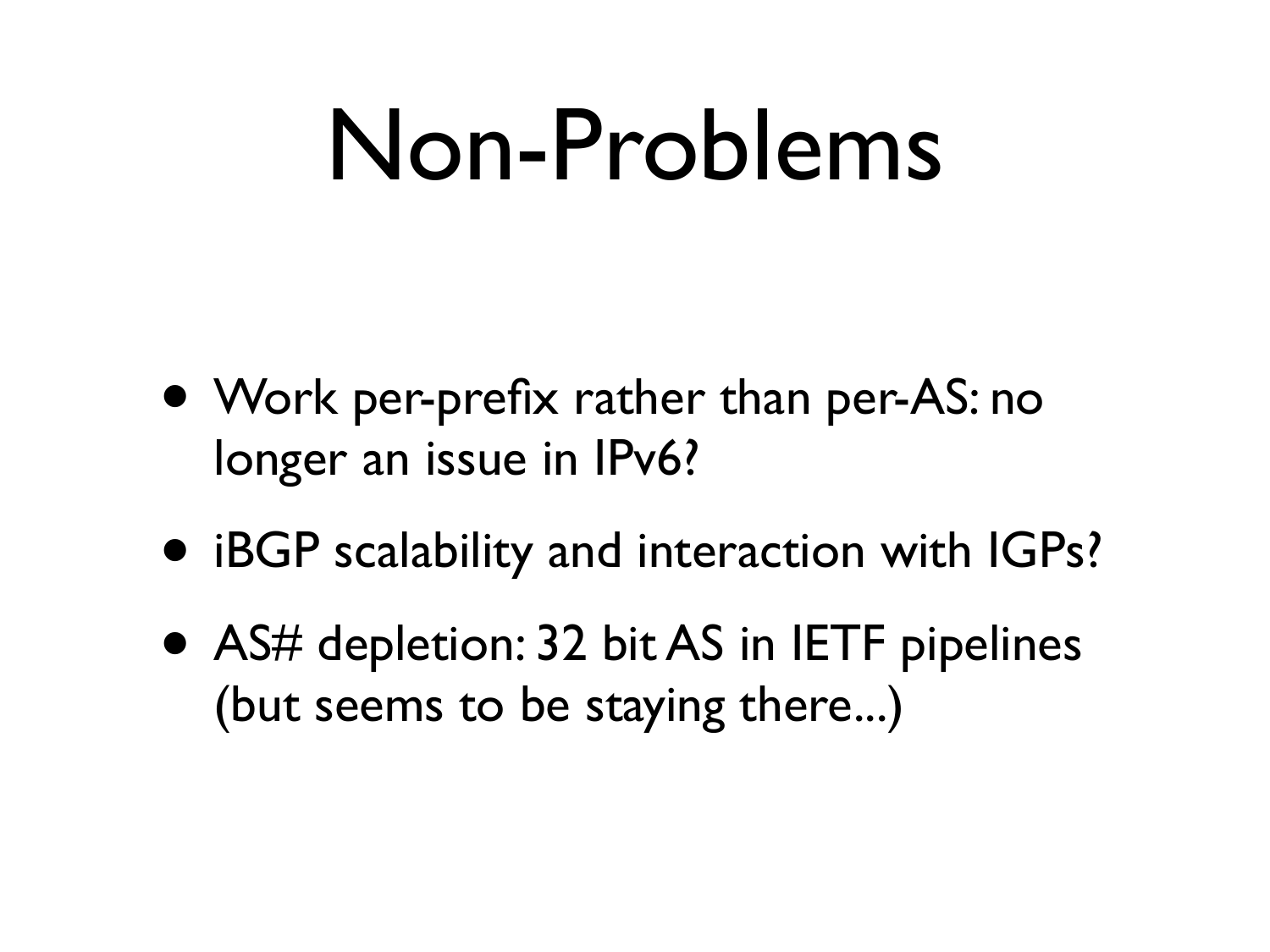#### Research

- Do we want to keep BGP or rebuild from scratch?
- Better metrics (delay, bandwidth?)
- Introduce link-state mechanisms
- Support routing on more than just destination address?
- Automatic aggregation (geography...)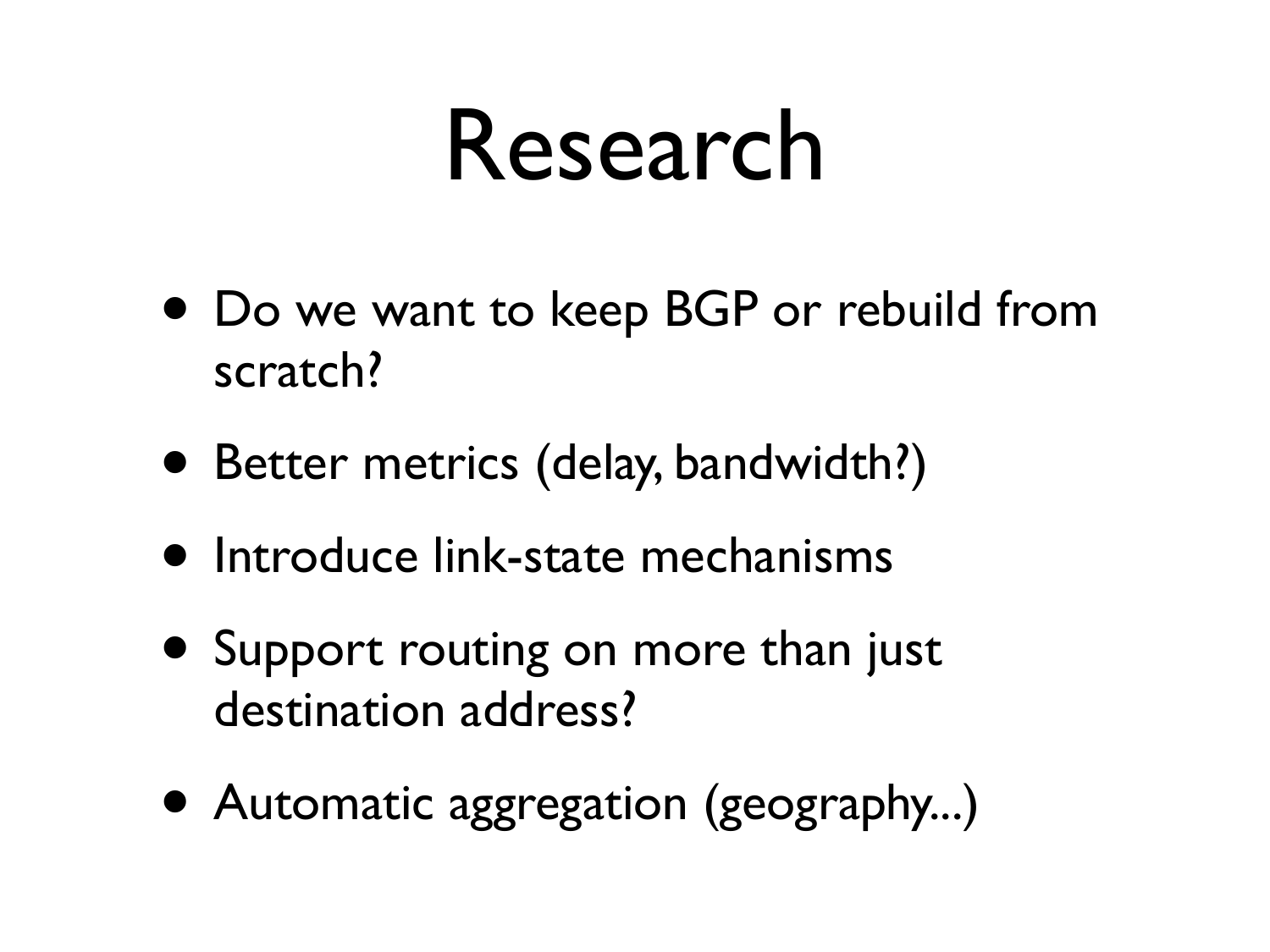#### Last Minute

- More dynamic environment for BGP because of on-demand L2 or L1 paths
- Not try to reserve or discover bandwidth: just blast packets at full speed
	- (need to prioritize "blast" and "regular" differently of course)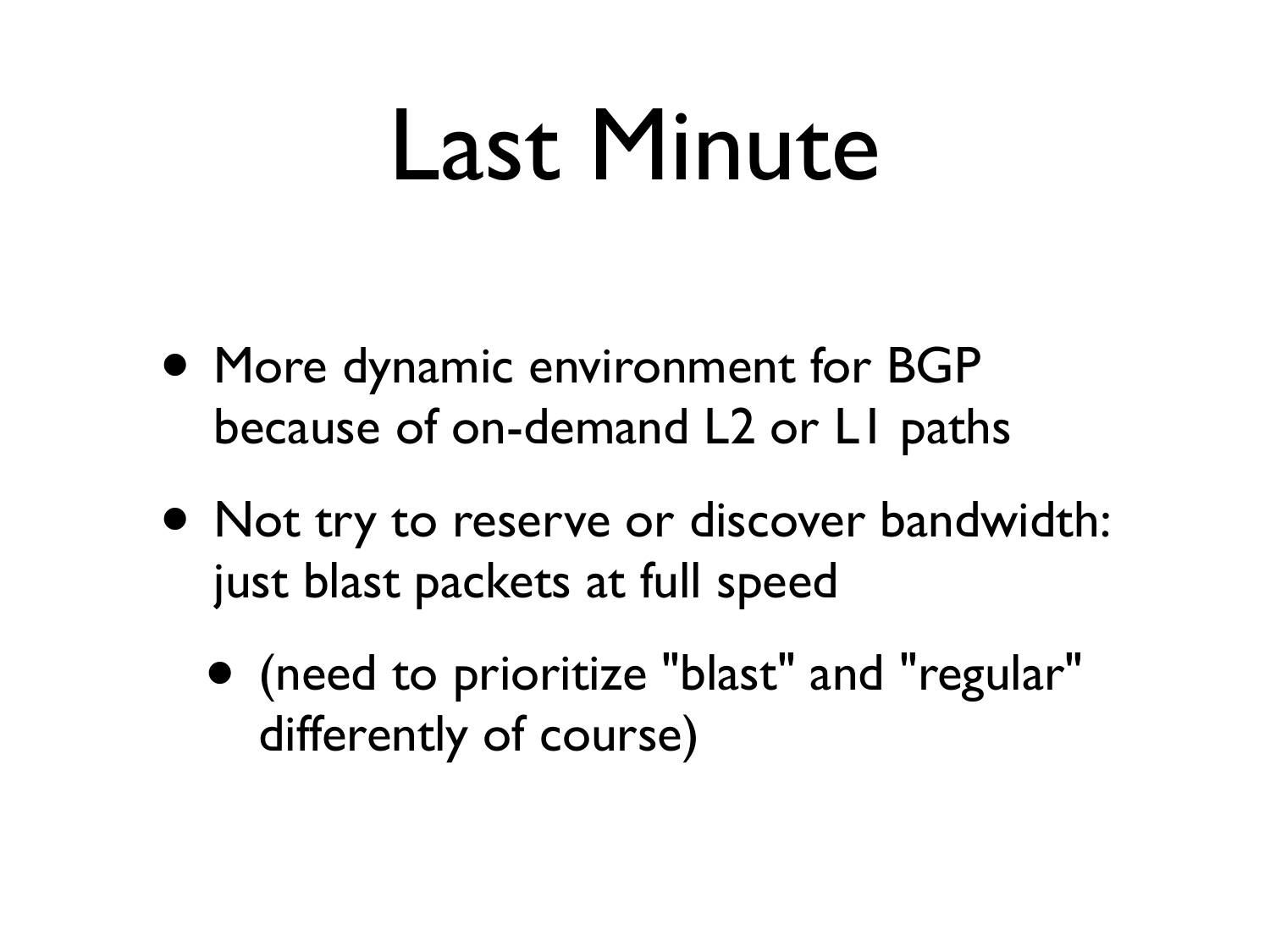### Good Points BGP

- Leverages proven transport, easy to adopt IPsec
- Distributed computation
- Policy support